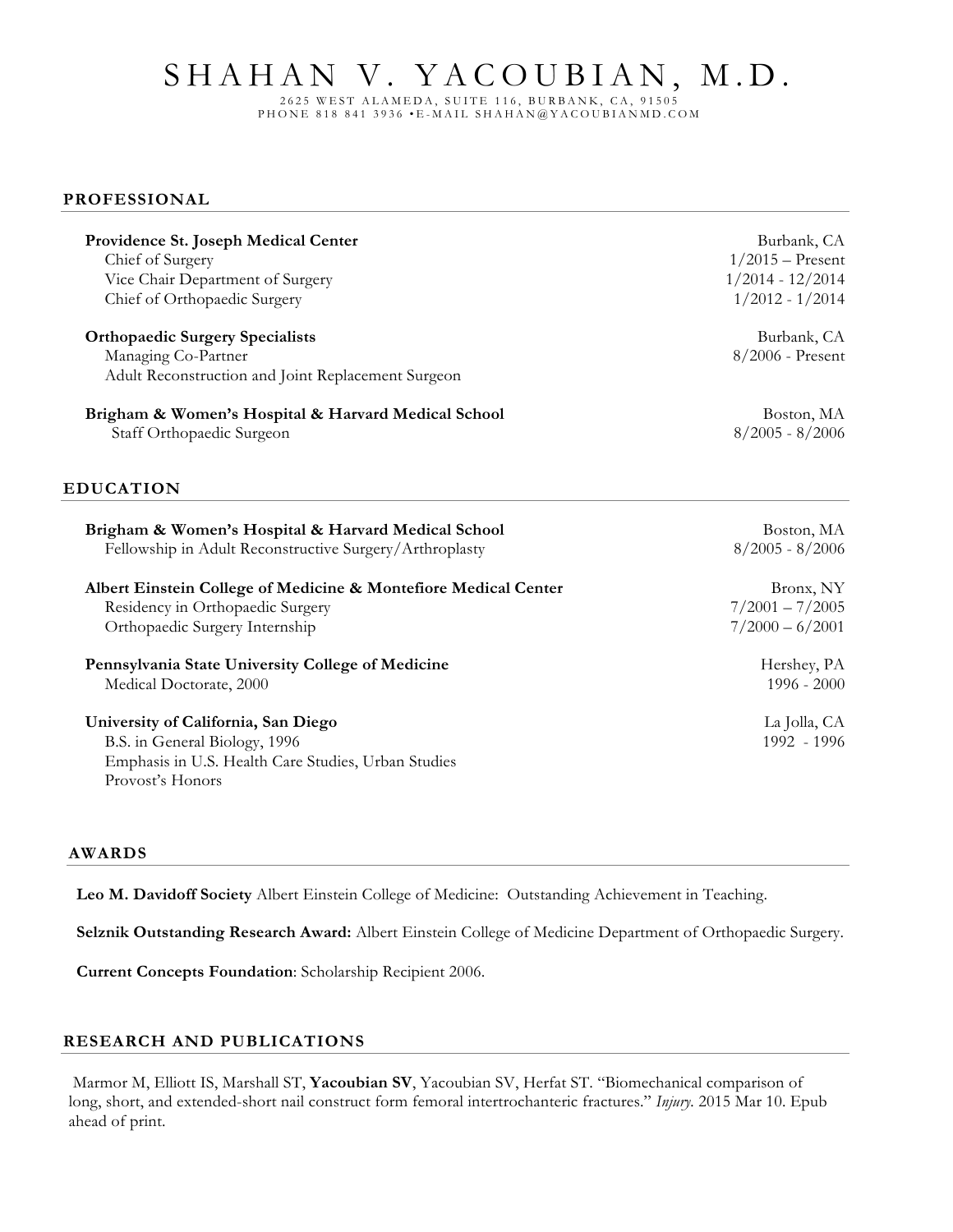Jagow DM, Garcia BJ, **Yacoubian SV**, Yacoubian SV. Recurrent Patella Tendon Rupture in a Patient with a History of Intra-Medullary Tibial Nail; Reconstruction Using an Achilles Tendon Allograft. Amer Journ Ortho. Manuscript accepted for publication June 2014.

Jagow DM, **Yacoubian SV**, Yacoubian SV. Analysis of Current Blood Collection Protocols in Patients Undergoing Routine Primary Total Hip and Primary Total Knee Arthroplasty for Osteoarthritis. Journ Ortho Surg. Manuscript accepted for publication November 2014.

Wright RC, Yacoubian SV, Raven RB, Falkinstein Y, **Shahan V. Yacoubian**. "The Extended-Short Nail System, a Novel Concept in the Management of Proximal Femur Fractures." *American Journal of Orthopedics.* 2011 Dec;40(12): 630-635.

Wright RC, Crouch A, Yacoubian SV, Raven RB 3rd, Falkinstein Y, **Shahan V. Yacoubian**. "Non-traumatic, Spontaneous Dislocation of Polyethylene Tibial Insert 1 Year After TKA." *Orthopedics*. 2011 Dec;34(12)e933-935.

Wright RC, Gillis CT, Yacoubian SV, Raven RB 3rd, Falkinstein Y, **Shahan V. Yacoubian**. "Extensor Mechanism Repair Failure With Use of Bidirectional Barbed Suture in Total Knee Arthroplasty." *J Arthroplasty*. 2011 Oct;

Wright RC, Yacoubian SV, Raven RB, Falkinstein Y, **Shahan V. Yacoubian**, "Treatment of Proximal Femur Fractures using an Extended-Short Nail." Poster presentation. American Academy of Orthopaedic Surgeons, 78th Annual Meeting, Feb 15-19, 2011, San Diego, CA.

Wright RC, Salzman GA, Yacoubian SV, **Shahan V. Yacoubian**. "Bilateral Femoral Neck Stress Fractures in Fire Academy Student." *Orthopedics.* 2010 Oct;33(10):767.

**Shahan V. Yacoubian**, Sah AP, Estok DM. "Incidence of Sciatic Nerve Palsy After Revision Hip Arthroplasty Through a Posterior Approach." *The Journal of* Arthroplasty. 2010 Jan;25(1):31-34.

**Shahan V. Yacoubian**, Scott R. "Skin incision translation in total knee arthroplasty: the difference between flexion and extension." *The Journal of* Arthroplasty. 2007 April;22(3):353-355.

Steinberg EL, Geller DS, **Shahan V. Yacoubian**, Shasha N, Dekel S, Lorich DG. "Intramedullary fixation of tibial shaft fractures using an expandable nail: early results of 54 acute tibial shaft fractures." *Journal of Orthopaedic Trauma*. 2006 May;20(5):303-309.

Gardner MJ, **Shahan V. Yacoubian,** Geller DS, Pode M, Mintz D, Helfet DL, Lorich DG. "Prediction of softtissue injuries in Schatzker II tibial plateau fractures based on measurements of plain radiographs." *J Trauma*. 2006 Feb;60(2):319-323.

Gardner MJ, **Shahan V. Yacoubian**, Geller D, Suk M, Mintz D, Potter H, Helfet DL, Lorich DG. "The incidence of soft tissue injury in operative tibial plateau fractures: a magnetic resonance imaging analysis of 103 patients." *J Orthop Trauma*. 2005 Feb;19(2):79-84.

Gardner MJ, **Shahan V. Yacoubian**, Geller D, Suk M, Mintz D, Potter H, Helfet DL, Lorich DG. "The Incidence of Soft Tissue Injury in Tibial Plateau Fractures. An MRI Analysis of 103 Patients." Paper session presented at: 72nd Annual Meeting of the American Academy of Orthopaedic Surgeons; 2005 Feb 23-27, Washington, D.C.

Gardner MJ, **Shahan V. Yacoubian**, Geller D, Suk M, Mintz D, Potter H, Helfet DL, Lorich DG. "Prediction of Soft tissue Injuries in Schatzker II Tibial Plateau Fractures based on X- ray measurements." Paper session presented at: 72nd Annual Meeting of the American Academy of Orthopaedic Surgeons; 2005 Feb 23-27, Washington, D.C.

Gardner MJ, **Shahan V. Yacoubian**, Geller D, Suk M, Mintz D, Potter H, Helfet DL, Lorich DG. "The Incidence